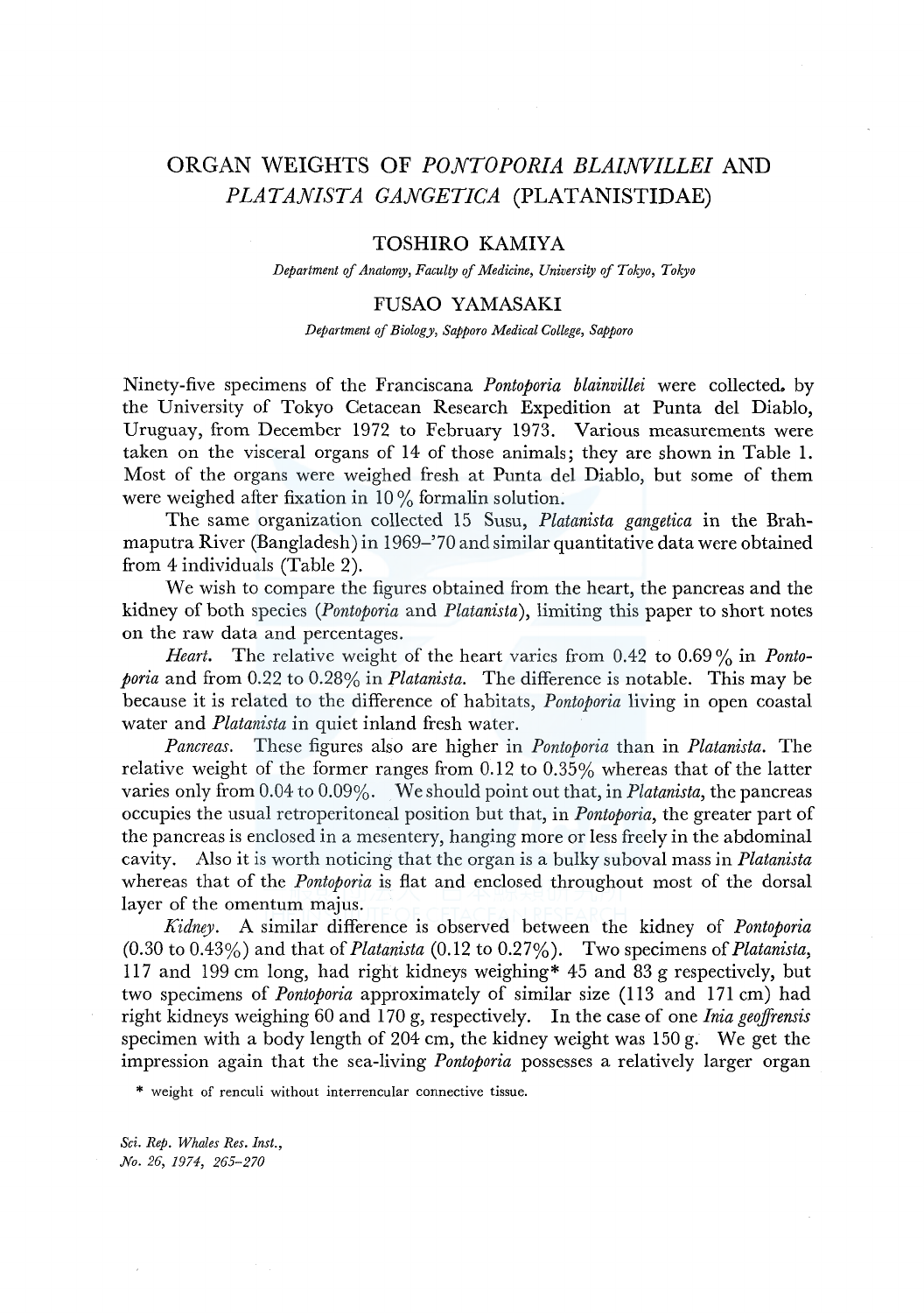#### 266 KAMIYA AND YAMASAKI

than the fresh water inhabiting *Platanista* and *Inia.* This fact is reinforced by the figures obtained from three more sea-dolphins i.e., *Neophocaena phocaenoides* (body length 150 cm) with a kidney weighing 210 g, *Delphinus delphis* (177 cm) with a 154 g kidney and *Stenella coeruleoalba* (207 cm) with one of 186 g.

Observation of the lobulation of the kidneys also showed differences between the sea and river dolphins. We found 46 and 57 renculi in *Platanista,* 75 and 90 in *Pontoporia,* but 138 in *Neophocaena,* 269 in *Delphinus* and 270 in *Stenella.* However, notwithstanding that *Inia* lives in fresh water, it has a richly lobulated kidney with 215 renculi.

We plan to present more data in a forthcoming paper on other organs of the same species and to discuss more thoroughly the possible significance of the seahabitat vs. the river-habitat concerning the relative size of those organs.

# ACKNOWLEDGEMENTS

We are greatly indebted to Mr. R. L. Brownell, Jr., Department of Vertebrate Zoology, National Museum of Natural History, Smithsonian Institution, Washington, D. C., who arranged for us to collect materials and to the staff of the National Museum of Natural History, Montevideo, who helped make this project possible.



*Sci. Rep. Whales Res. Inst., No. 26, 1974*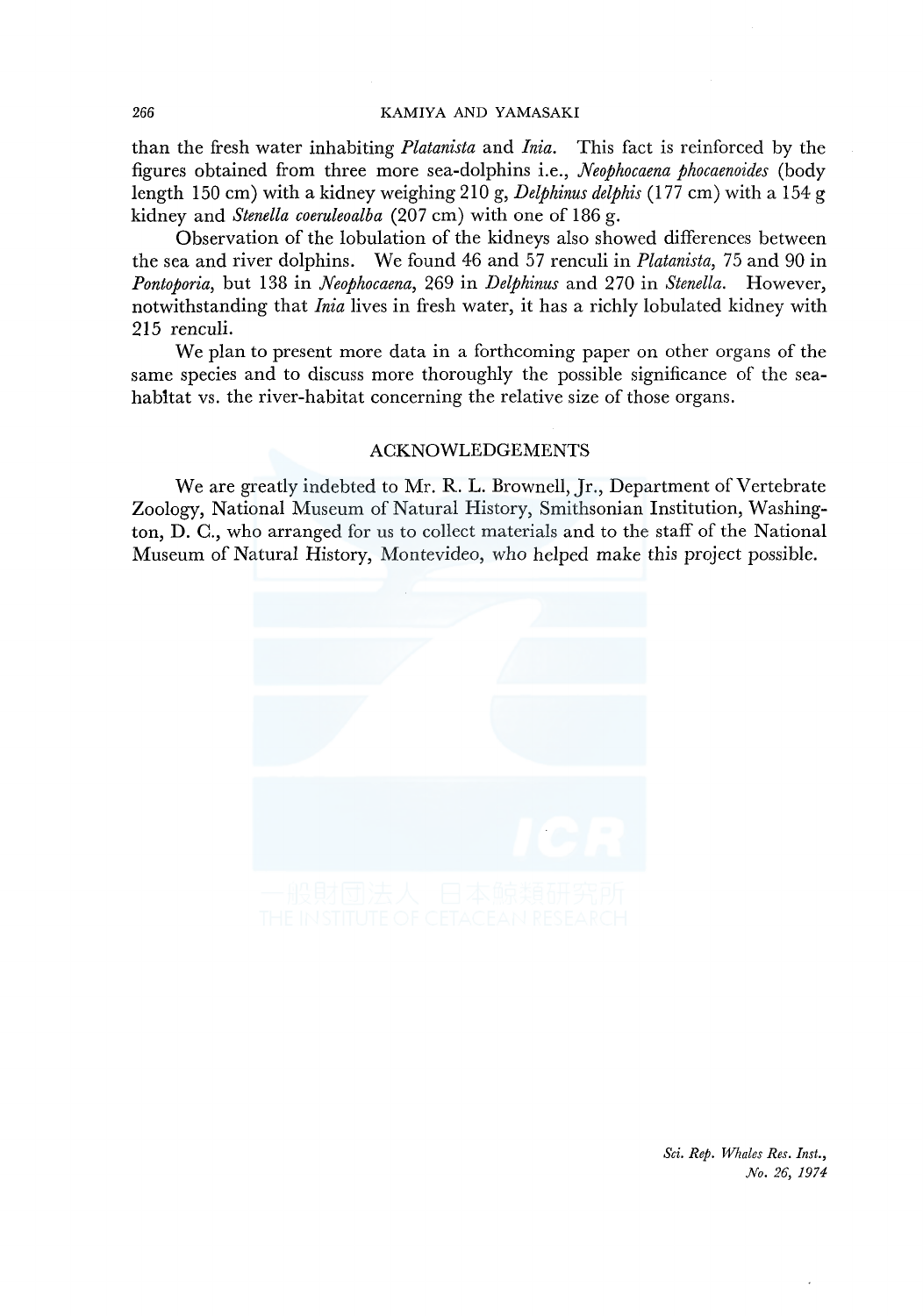| RLB. 838<br>84.5 cm<br>10.9 kg<br>Z                                                                                       | RLB. 836                                                   | RLB. 812                              | RLB. 805                               | RLB. 801                                    |
|---------------------------------------------------------------------------------------------------------------------------|------------------------------------------------------------|---------------------------------------|----------------------------------------|---------------------------------------------|
|                                                                                                                           | $90.5 \text{ cm}$                                          | 98.5 cm                               | $105.0 \text{ cm}$                     | $120.0\,\mathrm{cm}$                        |
|                                                                                                                           | Z                                                          | 叫                                     | Σ                                      | 匞                                           |
|                                                                                                                           | 11.8 kg                                                    | 14.5 kg                               | $14.5\,\mathrm{kg}$                    | $20.4$ kg                                   |
| 160.0g(1.468%)                                                                                                            | (1.398)<br>165.0                                           |                                       | (1.241)<br>180.0                       |                                             |
| 73.5(0.674)                                                                                                               | (0.424)<br>50.0                                            | (0.690)<br>100.0*                     | $(0.472)$<br>$(0.00690)$<br>68.5       | 130.0 (0.637)                               |
|                                                                                                                           | (0.0364)<br>4.3                                            | (0.0117)<br>$1.7*$                    | $\frac{0}{1}$                          |                                             |
| (0.628)                                                                                                                   | (0.636)<br>75.0                                            | (0.655)<br>$95.0*$                    | (0.562)<br>81.5                        | (0.441)<br>90.0                             |
| 80.0 (0.734)                                                                                                              | (0.678)<br>80.0                                            | (0.828)<br>$120.0*$                   | (0.576)<br>83.5                        | 105.0                                       |
| (0.688)                                                                                                                   | (1.229)<br>145.0                                           | (0.690)<br>$100.0*$                   | (1.586)<br>230.0                       | $(0.515)$<br>$(1.471)$<br>300.0             |
|                                                                                                                           | 770.0                                                      | (2.483)<br>360.0*                     | (5.517)<br>800.0                       | (6.127)<br>1250.0                           |
| 237.0 (2.174)                                                                                                             | $(6.525)$<br>$(3.008)$<br>355.0                            | (1.931)<br>$280.0*$                   | (2.621)<br>380.0                       | (2.794)<br>570.0                            |
| (0.188)                                                                                                                   | (0.347)<br>41.0                                            | (0.124)<br>$18.0*$                    | (0.221)<br>32.1                        | $(0.304)$<br>$(0.354)$<br>$(0.353)$<br>62.0 |
| (0.394)                                                                                                                   | (0.347)<br>41.0                                            | (0.428)<br>$62.0*$                    | (0.386)<br>56.0                        | 72.3                                        |
| $\begin{array}{c} 42.0 \:\:\: (0.385) \\ 0.9 \:\:\: (0.00826) \\ 0.7 \:\:\: (0.00642) \\ 2.4 \:\:\: (0.0220) \end{array}$ | (0.369)<br>43.5                                            | (0.366)<br>$53.0*$                    | (0.403)<br>58.5                        | 72.0                                        |
| (0.00826)                                                                                                                 | (0.00339)<br>0.4                                           | (0.00828)<br>$1.2*$                   | (0.00483)<br>0.7                       | (0.00490)<br>$\frac{0}{1}$                  |
| (0.00642)                                                                                                                 | (0.00508)<br>0.6                                           | (0.00828)<br>$1.2*$                   | (0.00483)<br>0.7                       | (0.00539)<br>$\frac{1}{2}$                  |
|                                                                                                                           | (0.0220)<br>2.6                                            |                                       | (0.0138)<br>2.0                        |                                             |
| 20.5(0.188)                                                                                                               | (0.157)<br>8.5                                             | $30.0*$ (0.207)                       |                                        |                                             |
| 0.15(0.00138)                                                                                                             |                                                            |                                       |                                        |                                             |
|                                                                                                                           | (0.00763)<br>(0.00678)<br>$\frac{1}{2}$<br>$\frac{8}{0}$   |                                       | (0.00138)<br>0.2(0.00138)<br>0.2       |                                             |
|                                                                                                                           | (0.00424)<br>(0.00424)<br>$0.\overline{5}$<br>$\ddot{0}$ . |                                       |                                        |                                             |
|                                                                                                                           |                                                            | $0.15*(0.00103)$<br>$0.15*$ (0.00103) |                                        | 0.2(0.000980)<br>(0.000980)<br>0.2          |
|                                                                                                                           |                                                            |                                       |                                        |                                             |
| 3900.0 (35.780)<br>3115.0 (28.578)                                                                                        | 4000.0 (33.898)<br>(22.076)<br>2605.0                      |                                       | 4450.0 (30.690)<br>(34, 483)<br>5000.0 | 5600.0 (27.451)                             |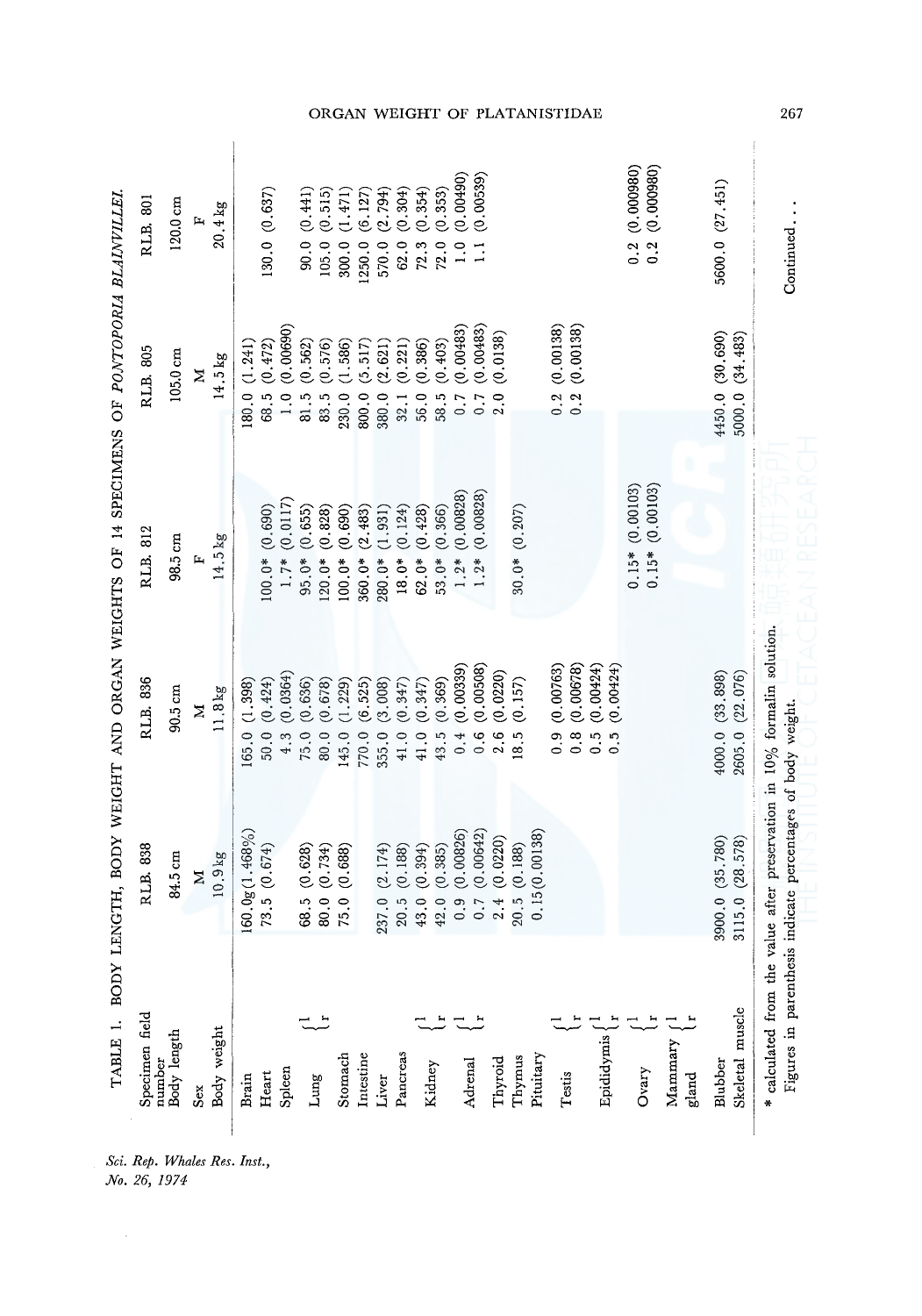| 268                      |                         |                         |                  |                  |                                  |                  |                  |                  |                   |                   |                 |                  |                                                              |                               |                              |                                         |                            | KAMIYA AND YAMASAKI |                                    |                 |                 |                                         |                  |                 |                      |
|--------------------------|-------------------------|-------------------------|------------------|------------------|----------------------------------|------------------|------------------|------------------|-------------------|-------------------|-----------------|------------------|--------------------------------------------------------------|-------------------------------|------------------------------|-----------------------------------------|----------------------------|---------------------|------------------------------------|-----------------|-----------------|-----------------------------------------|------------------|-----------------|----------------------|
| RLB. 870                 | $136.0 \text{ cm}$<br>E | 29.0 kg                 | 230.0 (0.793)    | (0.517)<br>150.0 | (0.00966)<br>2.8                 | (0.431)<br>125.0 | (0.603)<br>175.0 | (1.414)<br>410.0 | (5.862)<br>1700.0 | (2.759)<br>800.0  | (0.314)<br>91.0 | (0.345)<br>100.0 | (0.300)<br>87.0                                              | (0.00379)<br>$\frac{1}{2}$    | (0.00345)<br>$\frac{0}{1}$ . | (0.0103)<br>3.0                         | 37.0 (0.128)               | 0.15(0.000517)      |                                    |                 |                 | 0.2(0.00690)<br>0.25(0.000862)          |                  | 8530.0 (29.414) | (34, 966)<br>10140.0 |
| RLB. 802                 | $132.0 \text{ cm}$      | 28.6 kg<br>E            |                  | (0.490)<br>140.0 | (0.0150)<br>4.3                  | (0.385)<br>110.0 | (0.490)<br>140.0 | (1.573)<br>450.0 | (7.517)<br>2150.0 | (2.448)<br>700.0  | (0.222)<br>63.5 | (0.334)<br>95.5  | (0.318)<br>91.0                                              | (0.00455)<br>1.3              | (0.00455)<br>1.3             | (0.0210)<br>6.0                         | (0.170)<br>48.5            |                     |                                    |                 |                 | (0.000524)<br>(0.00699)<br>0.15<br>0.20 |                  | 8350.0 (29.196) | 10400.0 (36.364)     |
| RLB. 808                 | $131.5 \text{ cm}$      | 29.5 kg<br>Z            |                  | 145.0 (0.492)    | (0.0180)<br>5.3                  | (0.586)<br>173.0 | (0.797)<br>235.0 | (1.695)<br>500.0 | (4.746)<br>1400.0 | (2, 881)<br>850.0 | (0.210)<br>62.0 | (0.407)<br>120.0 | (0.390)<br>115.0                                             |                               |                              | (0.0108)<br>3.2                         | (0.0288)<br>8.5            |                     | (0.0108)<br>(0.0108)<br>3.2<br>3.2 | (0.0129)<br>3,8 | (0.0108)<br>3.2 |                                         |                  | 9130.0 (30.949) | (34.915)<br>10300.0  |
| RLB. 818                 | 130.0 cm                | $25.4 \text{ kg}$<br>Ŀ  | (0.846)<br>215.0 | (0.512)<br>130.0 | $(0.0165)$<br>$(0.571)$<br>4.2   | 145.0            | (0.689)<br>175.0 | (1.378)<br>350.0 | (6.299)<br>1600.0 | (2.441)<br>620.0  | (0.295)<br>75.0 | (0.354)<br>90.0  | (0.346)<br>88.0                                              | (0.00433)<br>$\overline{1}$ . | (0.00433)<br>$\frac{1}{2}$   | (0.0146)<br>3.7                         | (0.0846)<br>21.5           | (0.000787)<br>0.2   |                                    |                 |                 | 0.25(0.000984)<br>0.2 (0.000787)        |                  | 8610.0 (33.898) | (34.252)<br>8700.0   |
| B. 807<br>ដ              | $123.0 \text{ cm}$      | 23.1 kg<br>$\mathbb{Z}$ |                  | 150.0g(0.649)    | $5.4(0.0234)$<br>150.0 $(0.649)$ |                  | (0.693)<br>160.0 |                  | (5.411)<br>1250.0 | (2.814)<br>650.0  | (0.251)         | (0.312)          | (0.316)<br>$\frac{58.0}{72.0}$<br>$\frac{72.0}{73.0}$<br>0.7 | (0.00260)                     | (0.00303)                    | (0.0130)<br>$\circ$<br>$\overline{3}$ . | (0.0584)<br>$\frac{13}{2}$ |                     | $(0.00216)$<br>$(0.00173)$         | (0.00260)       | (0.00216)       |                                         |                  | 7250.0(31.385)  | (37, 359)<br>8630.0  |
| Specimen field<br>number | Body length             | Body weight<br>Sex      | Brain            | Heart            | Spleen                           |                  | Lung             | Stomach          | Intestine         | Liver             | Pancreas        |                  | Kidney                                                       |                               | Adrenal                      | Thyroid                                 | Thymus                     | Pituitary           | Testis                             | Epididymis      |                 | Ovary                                   | Mammary<br>gland | Blubber         | Skeletal muscle      |

 $\ddot{\phantom{a}}$ 

# AMIYA AND YAMASAKI

No. 26, 1974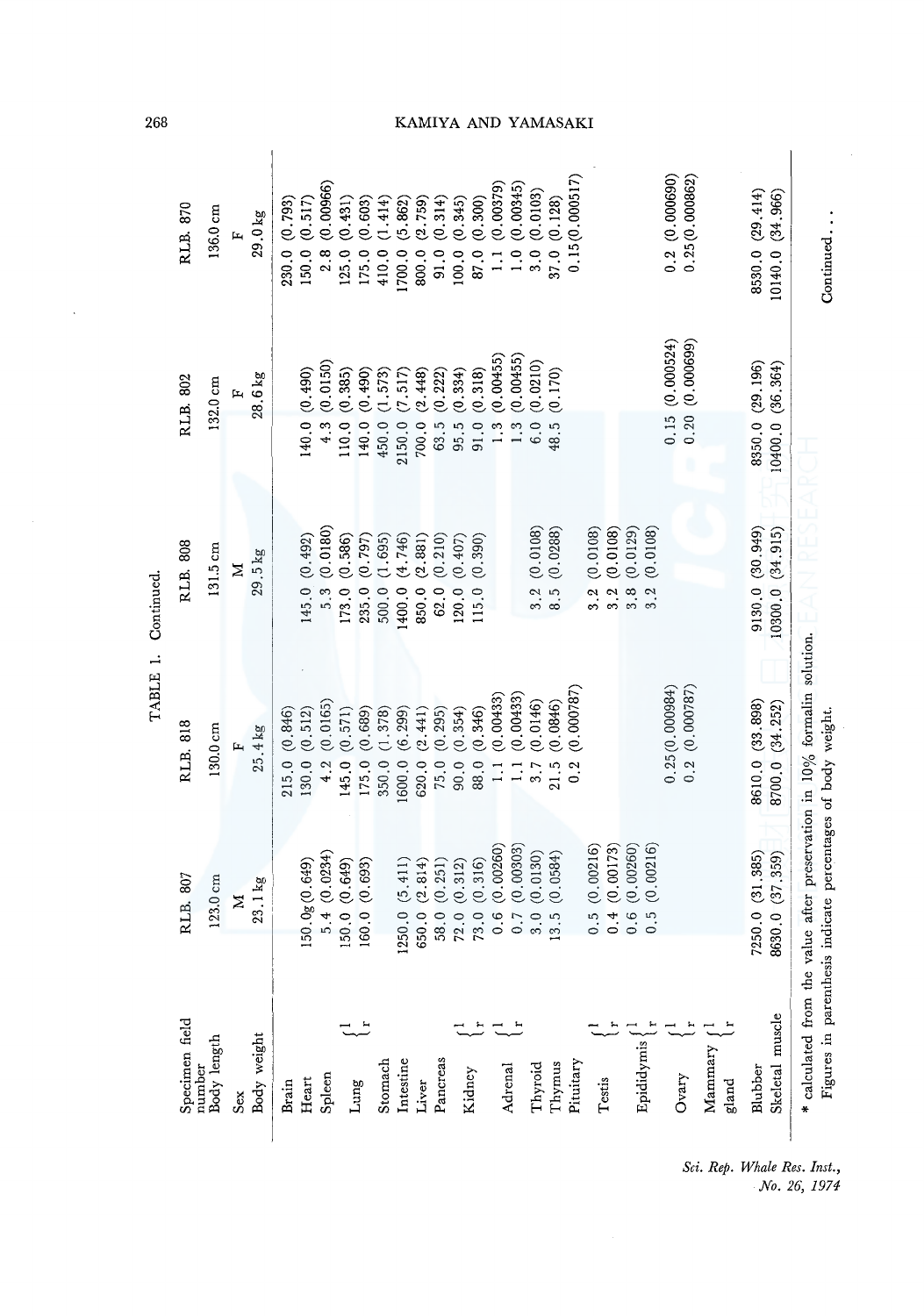|                |        |                    |     |             |                  |                  |                  |                  |                  |                  |                    |                   |                  |                  |                  | ORGAN WEIGHT OF            |                  |                           |                  |                   | PLATANISTIDAE               |                  |                                      |                  |                               |                  |                                                      |                  |                  |
|----------------|--------|--------------------|-----|-------------|------------------|------------------|------------------|------------------|------------------|------------------|--------------------|-------------------|------------------|------------------|------------------|----------------------------|------------------|---------------------------|------------------|-------------------|-----------------------------|------------------|--------------------------------------|------------------|-------------------------------|------------------|------------------------------------------------------|------------------|------------------|
| RLB. 803       |        | 171.0 cm           | įz, | 52.2 kg     | 250.0 (0.479)    | 260.0 (0.498)    | 3.4*(0.00651     | 300.0 (0.575)    | (0.670)<br>350.0 | (1.533)<br>800.0 | 2600.0 (4.981)     | $1350.0*(2.586)$  | $110.0*(0.211)$  |                  |                  |                            |                  | 5.3(0.0102)               |                  | 0.4(0.000766)     |                             |                  |                                      | (0.0121)<br>6.3  | (0.00153)<br>$0.\overline{8}$ | (0.517)<br>270.0 | (0.575)<br>$300.0$                                   | 13320.0 (25.52)  | 22070.0 (42.28)  |
| RLB. 837       |        | $160.0 \text{ cm}$ | E   | 45.4 kg     | (0.452)<br>205.0 | (0.518)<br>235.0 | (0.0154)<br>7.0  | (0.694)<br>315.0 | (0.562)<br>255.0 | (1.652)<br>750.0 | (5, 286)<br>2400.0 | (2.533)<br>1150.0 | (0.297)<br>135.0 | (0.330)<br>150.0 | (0.319)<br>145.0 | (0.00286)<br>1.3           | (0.00286)<br>1.3 | (0.0123)<br>5.6           | (0.0819)<br>37.2 | (0.00132)<br>0.6  |                             |                  |                                      | (0.0106)<br>4.8  |                               |                  | $1.6(0.00352)$<br>220.0 $(0.485)$<br>220.0 $(0.485)$ | 12250.0 (26.982) | 18400.0 (40.529) |
| RLB. 835       |        | 144.5 cm           | Z   | 35.4 kg     | (0.678)<br>240.0 | (0.480)<br>170.0 | (0.00989)<br>3.5 | (0.664)<br>235.0 | (0.734)<br>260.0 | (1.412)<br>500.0 | (5.791)<br>2050.0  | (2.542)<br>900.0  | (0.268)<br>95.0  | (0.339)<br>120.0 | (0.325)<br>115.0 | (0.00452)<br>$\frac{6}{1}$ | (0.00339)<br>1.2 | (0.0141)<br>$\frac{0}{2}$ | (0.102)<br>36.0  | (0.000847)<br>0.3 | (0.0116)<br>$\frac{1}{4}$ . | (0.00989)<br>3.5 | (0.00339)<br>(0.00395)<br>1.2<br>1.4 |                  |                               |                  |                                                      | 10170.0 (28.729) | 17200.0 (48.588) |
| RLB. 822       |        | 143.5 cm           | 円   | 33.1 kg     | 235.0g(0.710)    | 170.0 (0.514)    | (0.0136)<br>4.5  | (0.483)<br>160.0 | (0.498)<br>165.0 | (1.511)<br>500.0 | (6.042)<br>2000.0  | (2.870)<br>950.0  | (0.302)<br>100.0 | (0.414)<br>137.0 | (0.378)<br>125.0 |                            | (0.00423)<br>1.4 | (0.0184)<br>6.1           | (0.151)<br>50.0  |                   |                             |                  |                                      | (0.00604)<br>2.0 | (0.000006)<br>0.3             | (0.0441)<br>14.6 | (0.0541)<br>17.9                                     | 8650.0 (26.133)  | 12700.0 (38.369) |
| Specimen field | number | Boday length       | Sex | Body weight | Brain            | Heart            | Spleen           |                  | ٿ<br>Lung        | Stomach          | Intestine          | Liver             | Pancreas         | Kidney           |                  |                            | Adrenal          | Thyroid                   | Thymus           | Pituitary         | Testis                      |                  | Epididymis                           | Ovary            |                               | Mammary          | gland                                                | Blubber          | Skeletal muscle  |

Sci. Rep. Whales Res. -Inst.,<br>No. 26, 1974